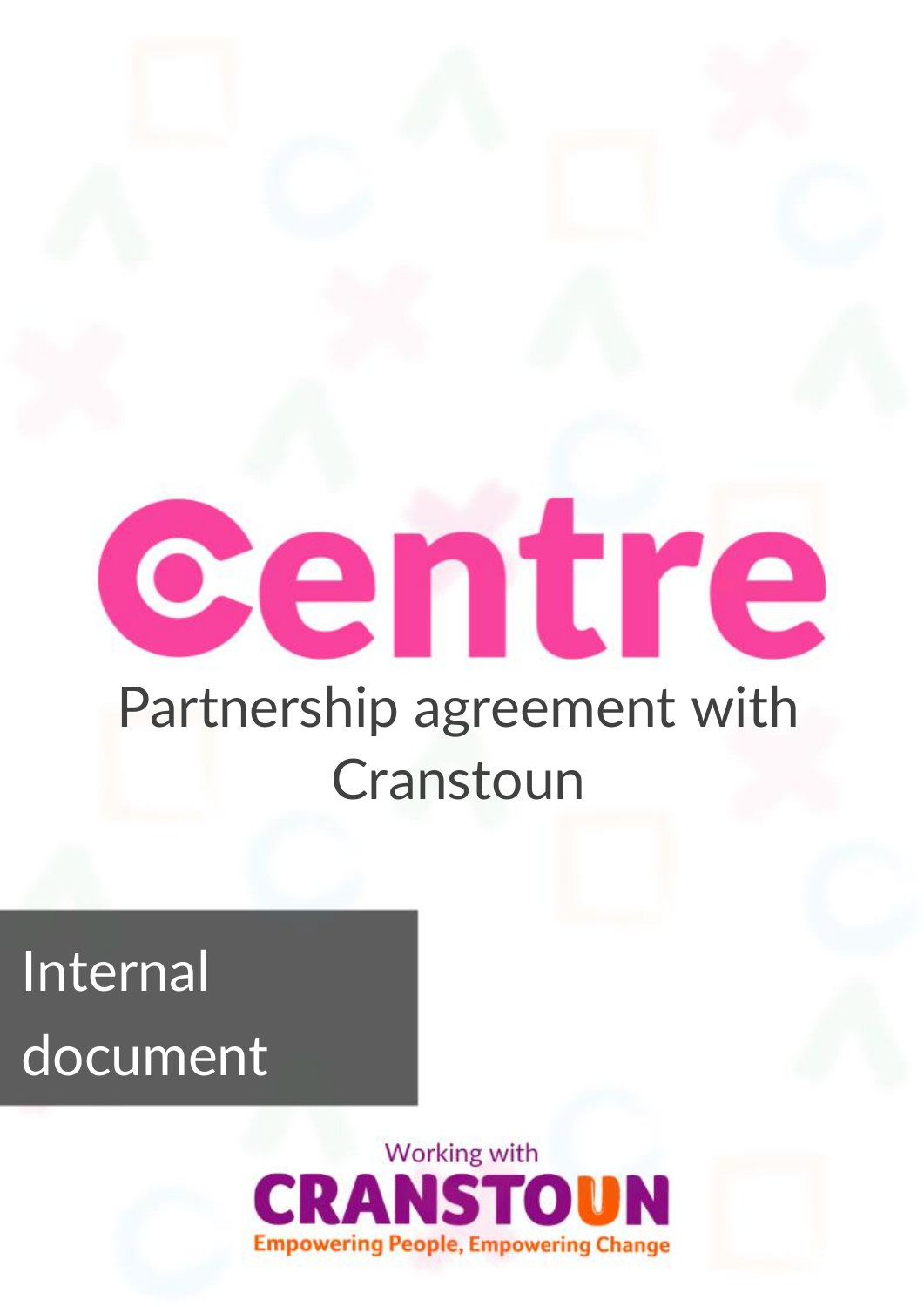This agreement sets out why we have signed a partnership with Cranstoun, areas of agreement, what this agreement does not cover and what the partnership involves.